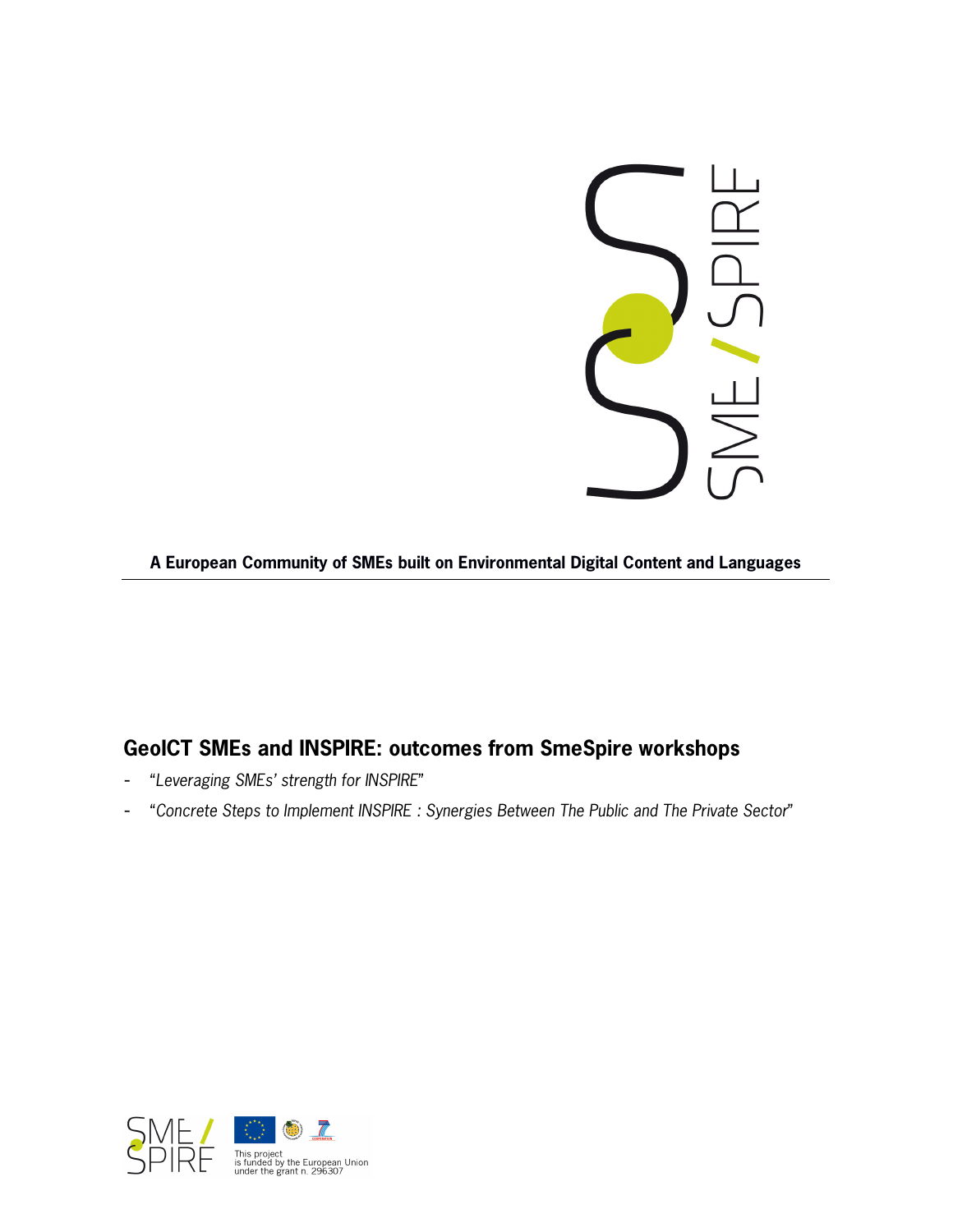# **Introduction**

SmeSpire is an FP7 Support Action aiming to turn the challenges of the INSPIRE implementation into business opportunities for the Geo-ICT European SMEs (www.smespire.eu).

SmeSpire's purpose is to encourage and enable the participation of SMEs in the mechanisms of harmonising and making large scale environmental content available.

This will be achieved through 4 key actions:

- 1. the study and assessment of the market potential for Geo-ICT SMEs in relation to INSPIRE;
- 2. the collation and exploitation of a Best Practice Catalogue in the management of geographical and environmental content;
- 3. the development of a multilingual package to train environmental data analysts in the maintenance and exploitation of geospatial data commons; and
- 4. the creation of a network capable of transferring result-driven knowledge throughout Europe with research centres, environmental agencies, progressive technology providers and digital content providers.

# **Context**

-

In May and June 2013 two major events highlighted the importance and strength of "geospatial" SMEs (or Geo-ICT SMEs) regarding INSPIRE.

The first one was the dialogue session "Leveraging SMEs strength for INSPIRE" organized in May by JRC during the Geospatial World Forum, in Rotterdam<sup>1</sup>.

The second one was the workshop "Concrete Steps to Implement INSPIRE: Synergies Between The Public and The Private Sector" organized by the SmeSpire project in June at the INSPIRE Conference, Florence<sup>2</sup>.

During the first event at the Geospatial World Forum, seventeen SMEs presented their point of view about strengths and weaknesses around INSPIRE: the main purpose of this dialogue session was to collect information about mechanisms for triggering innovation and growth and the role of networking between private companies and other organizations. A second set of goals was to address what SMEs stand to gain by contributing to INSPIRE and related policies, to identify the roadblocks that hinders their fruitful participation, and to discuss ways to overcome these challenges. The session addressed the needs of end-user organizations with respect to INSPIRE data, and the ways of collaboration between the key stakeholders-SMEs, data providers and end-users.

During the workshop at the INSPIRE Conference, ten panellists were invited to discuss about how to lower the existing barriers that hamper innovation and growth of SMEs.

<sup>&</sup>lt;sup>2</sup> http://inspire.jrc.ec.europa.eu/events/conferences/inspire\_2013/index.cfm/page/ws



<sup>&</sup>lt;sup>1</sup> http://www.geospatialworldforum.org/2013/sme\_pr.htm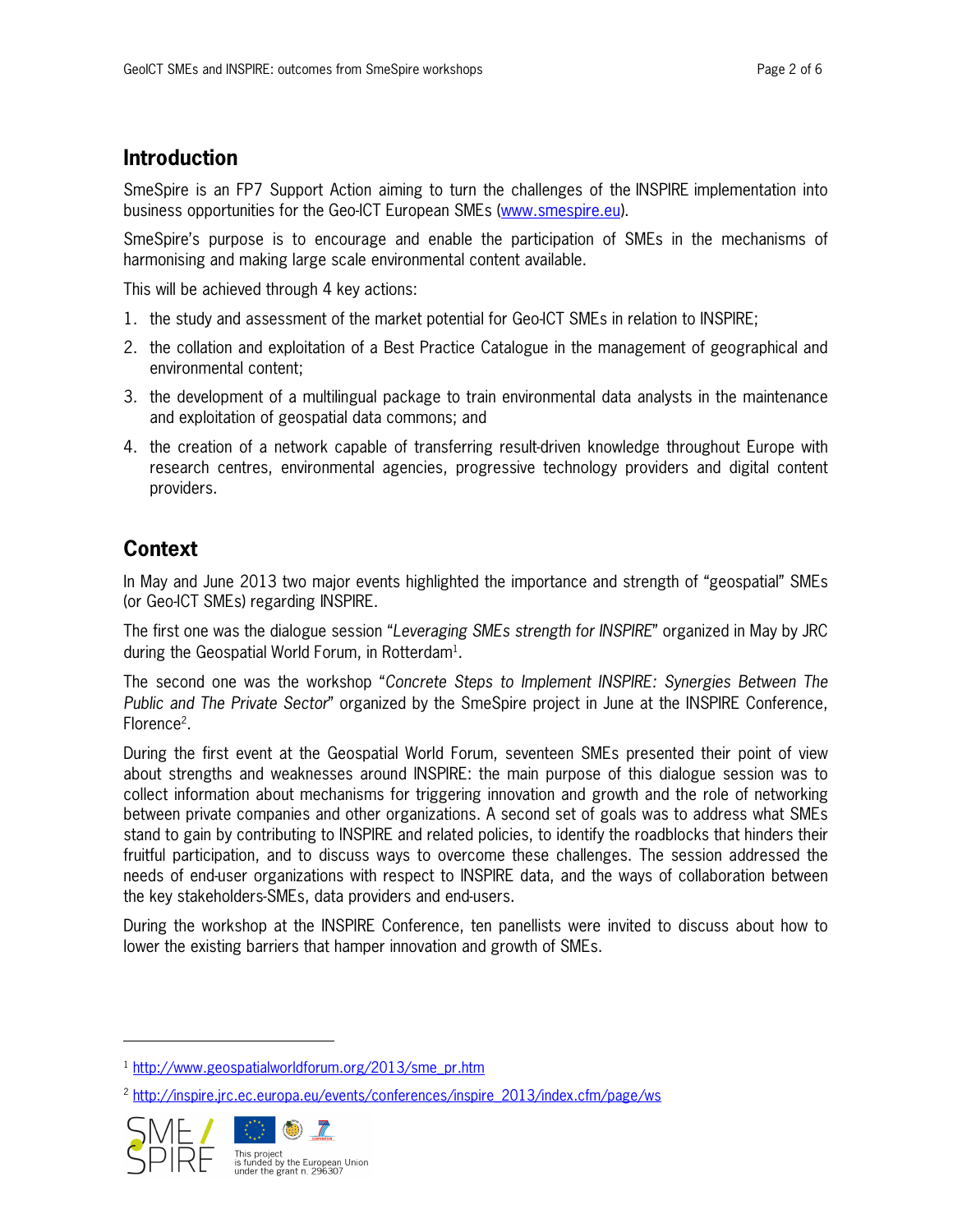## **Outcomes**

In the next years the focus of INSPIRE should be more on the **content** (data) than on technology.

Harmonised data will lead to new applications and solutions to which SMEs can contribute.

Growth of the Geo-ICT companies (especially SMEs and start-ups) should be expected in this area, both for assisting public authorities to make the data available (e.g. open data initiatives), and for re-using available data into new applications.

**Local data** (i.e. data from local authorities) are often seen as important only at local level, but they are not: geospatial (and environmental) data that are managed by municipalities, provinces and regions are significant also at national and supranational levels, and there is an increasing hunger for sharing and reusing local data.

Actually, it is mostly at local level that it is urgent to increase the **awareness** of INSPIRE, either for public bodies and private companies (coherently with the INSPIRE principle to implement the Directive as much close as possible to the source data).

The awareness raising to be done is not at technical level but at **operational and organizational level**: local authorities already focus on data sharing issues (SDI and interoperability), but they haven't entirely appreciated the full value of INSPIRE for their real needs in the daily work.

Often, INSPIRE is perceived differently by technical experts ("GI geeks") and users: the firsts are focused on technical aspects, while the latter are interested in specific domains' applications. These different approaches bring to different "languages" when talking about INSPIRE: it is extremely important to **glue** "GI geeks" and users (e.g. civil servants form different domains), through expertise available at local level in private Geo-ICT SMEs.

In order to "glue" technical experts and non-technical people, we need INSPIRE **training modules**: the goal is to bridge technologists, service providers, users from public sector and private organisations, to address real needs for existing and future policies.

SMEs have a fundamental role to play in this, facilitating **links** between INSPIRE and different domains: SMEs are essential, since they work closely together with **local stakeholders**.

An important and innovative aspect of INSPIRE lies in the re-use and **extension of the INSPIRE** data standards for new applications: this is an interesting opportunity for SMEs involved in activities like data modelling, processing and transforming.

In this direction, SMEs should be efficiently supported by a channel like the SmeSpire Network to provide feedback, comments and **new requirements**, so to improve the INSPIRE Implementing Rules and the Technical Guidance documents. Some new requirements have been already identified for possible inclusion in the INSPIRE framework (e.g. Sensor Observation Services (SOS) as a recognized INSPIRE Download Service; or INSPIRE compliant data for e-reporting on Air Quality) and other ones may be collected from local level through SMEs.

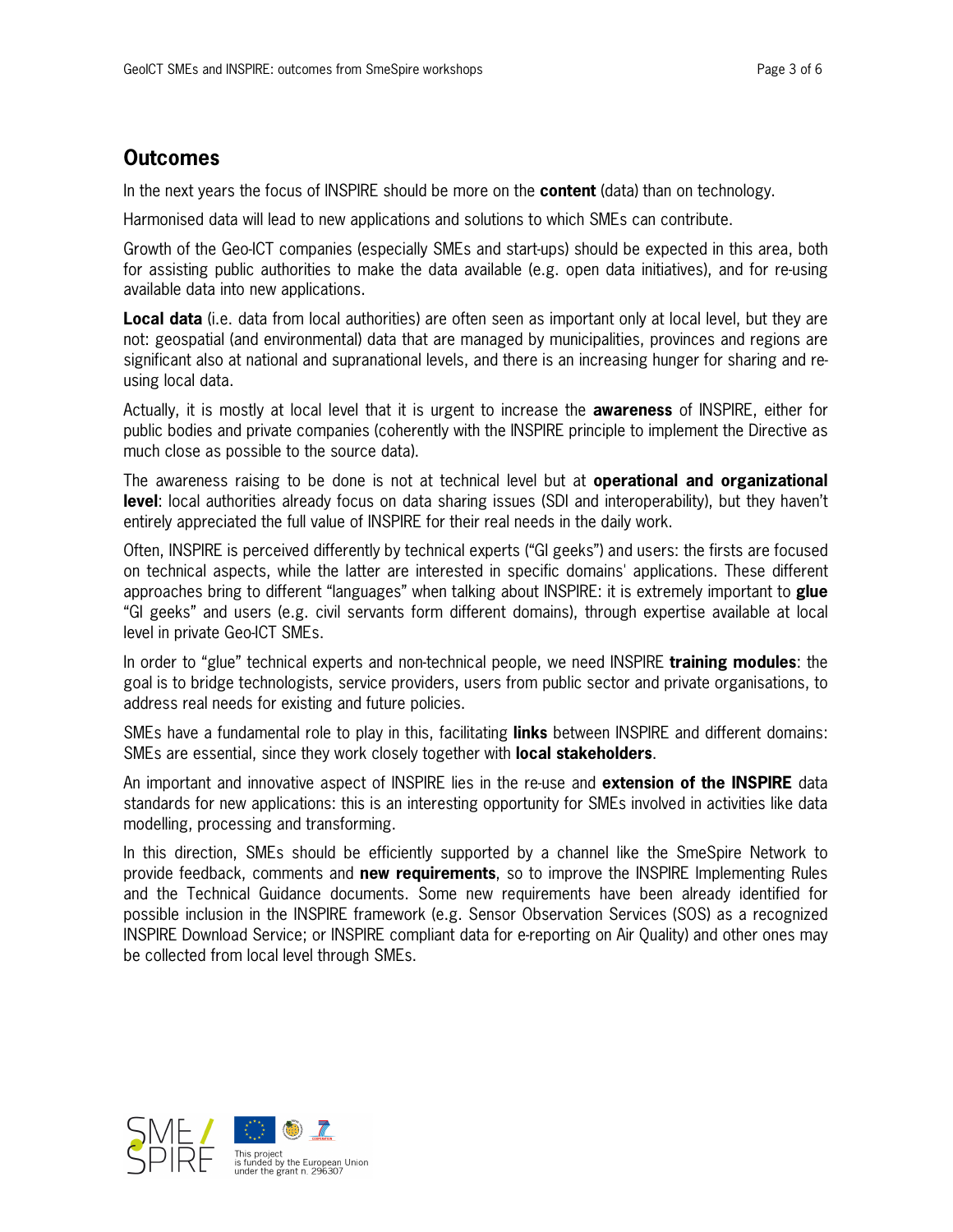#### **Conclusions and possible recommendations**

Overall, there was a very positive feedback on the opportunities that INSPIRE creates for SMEs for consultancy and training activities.

On the other hand, there is not yet a consolidated "INSPIRE-related" market, and it is difficult to have a critical mass of Geo-ICT companies driving needs and requirements of the private sector; in this direction it is very important to actively involve the whole private sector in the definition of national GI/SDI policies, facilitating the participation of Geo-ICT SMEs also through dedicated budget (e.g. to reimburse travel and subsistence expenses).

Many speakers identified as crucial the need for improving public procurement procedures, with possible guidelines for calls for tenders related to INSPIRE: this may fall within the scope of the current EULF Study<sup>3</sup> under the Standardisation and Interoperability focus area.

Another element that strongly came out from several presentations was the difficulty for SMEs to enter and participate R&D co-funded projects: SMEs have a lot of obstacles in entering consortia, also due to practical barriers like the complexity of bureaucracy and the time requested to prepare administrative documents, as well as the low advanced payments (this forcing companies to apply for loans at banks to undertake the project).

From the perspective of Open Source Software (OSS) developers, an important key point was about Geographic Free OSS as a real European asset: many GFOSS lead developers are located in the European Union<sup>4</sup> , therefore the European Commission should invest more on GFOSS, defining a clear strategy and linking GFOSS projects together with the ISA ARe3NA initiative<sup>5</sup>.

In this direction, a better connection between ARe3NA, the SmeSpire Best Practice Catalogue<sup>6</sup> and the CORDIS R&D projects database<sup>7</sup> should be strongly encouraged, in order to "interlink" the three resources and facilitate the searching and browsing of GFOSS initiatives.

The need for collaboration and networking was another issue highlighted several times during the workshops: this underlines there are good opportunities for building up a strong SmeSpire Network.

To innovate, SMEs need to symbiotically collaborate among each other (even if they are competitors in the marketplace), also strengthening connections with other actors and disciplines working on geographic information (academia, research centres, public authorities, …), at all levels (EU, national, subnational).

<sup>&</sup>lt;sup>7</sup> http://cordis.europa.eu/guidance/about-projects\_en.html



1



<sup>3</sup> European Union Location Framework (EULF) is an action of the ISA Programme. Please refer to the EULF Strategic Vision document (VO): http://ec.europa.eu/isa/actions/documents/isa-2.13 eulf-strategic-vision-lite-v0-3\_final\_en.pdf

<sup>&</sup>lt;sup>4</sup> As mentioned by by S.Giannecchini during the INSPIRE workshop (quoting P.Cavallini: http://www.regione.toscana.it/documents/10180/1060591/04\_Cavallini\_opensource\_motore\_economico.pdf/f5a9cc28e415-43c3-89b0-60509c8cb7c2)

<sup>&</sup>lt;sup>5</sup> A Reusable INSPIRE Reference Platform (Are3NA) is another action of the ISA Programme: https://joinup.ec.europa.eu/community/are3na/description

<sup>6</sup> http://best-practices.smespire.eu/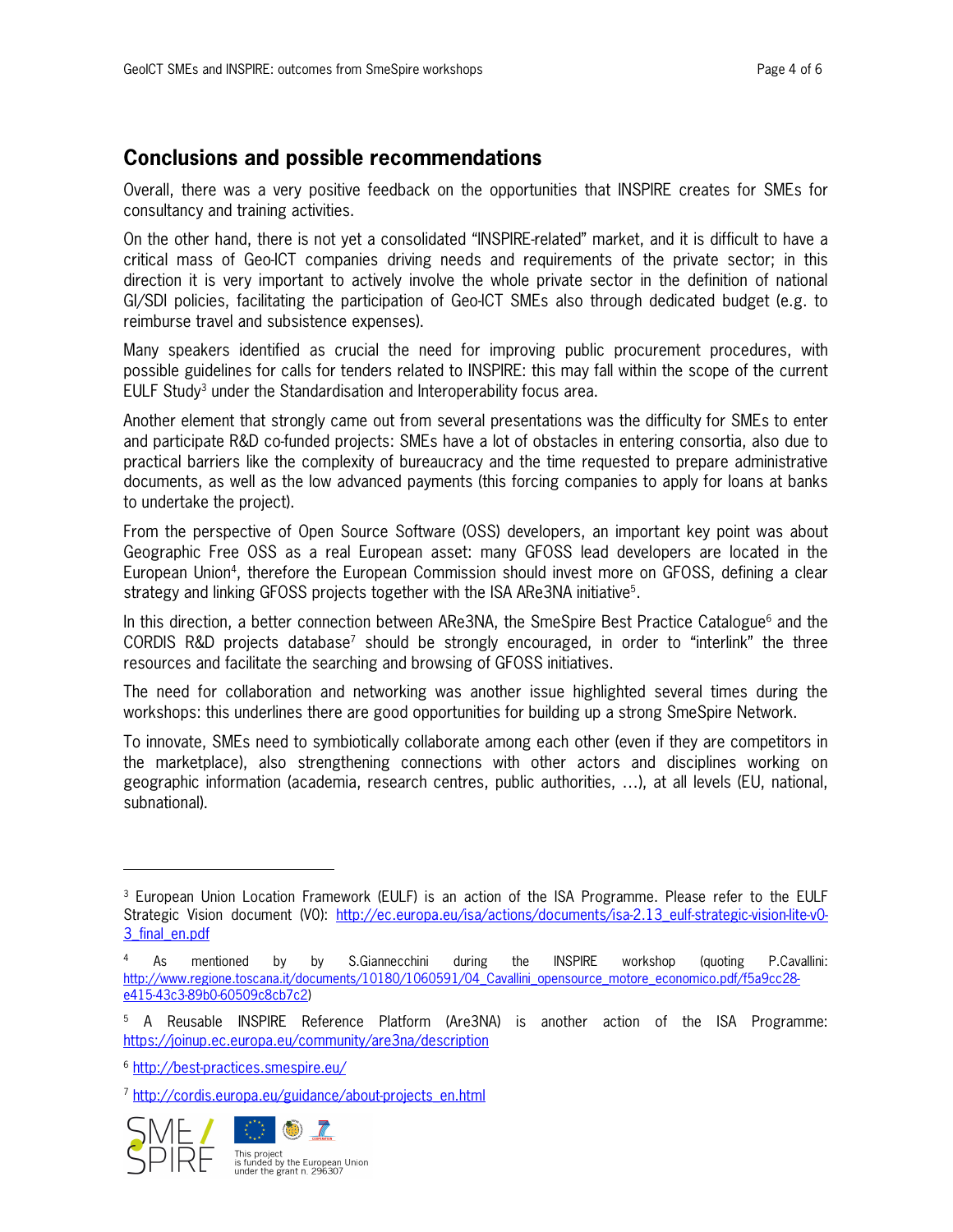Moreover, as the workshops' participants highlighted, there is the urgent need for clearer communication strategies and campaigns around INSPIRE, also to better describe benefits for public authorities at local level. Again, the role of SMEs is crucial as they work mainly locally: the development of multilingual training modules offered by SmeSpire<sup>8</sup> is targeted towards this goal, and it is essential that training activities (courses, webinars, workshops, …) will consider the local dimension, with training multimedia material translated in the different languages. Moreover it is important that training will be continued also after the end of the SmeSpire project, through the collaboration of SmeSpire Network members.

Last but not least, it is essential for SMEs to find an efficient way to participate to the future INSPIRE Maintenance and Implementation Group<sup>9</sup>, and play a pro-active role in that; in this sense the SmeSpire Network could play as a channel to facilitate the transfer of result-driven knowledge and practical needs coming from the private sector.

### **List of contributors:**

- Alejandro Guinea de Salas (Geograma, Spain)
- Bhanu Rekha (Geospatial Media and Communication, India)
- Christine Giger (GigerGeoIT, Switzerland)
- Eduard Roccatello (3D GIS, Italy)
- Evelina Indilaite (GIS-Centras, Lithuania)
- Giacomo Martirano (Epsilon Italia, Italy)
- Giorgio Saio (Gisig, Italy)
- Giuseppe Conti (Trilogis, Italy)
- Henk J. Scholten (Geodan, Netherlands)
- Herman Assink (IDgis, Netherlands)
- Jeroen Ticheler (Geocat, Netherlands)
- Jiri Kvapil (CENIA, Czech Republic)
- José Ángel Molero (Grupo Tecopy, Spain)
- Ken Harkin (Sparx Systems, Australia)
- Koen Rutten (GBO Provincies, Netherlands)
- Luigi Zanella (Sinergis, Italy)
- Massimo Craglia (European Commission, Joint Research Centre)
- Massimo Zotti (Planetek, Italy)

<sup>9</sup> http://inspire.ec.europa.eu/index.cfm/pageid/5160



-

<sup>8</sup> http://www.smespire.eu/index.php/training-smespire